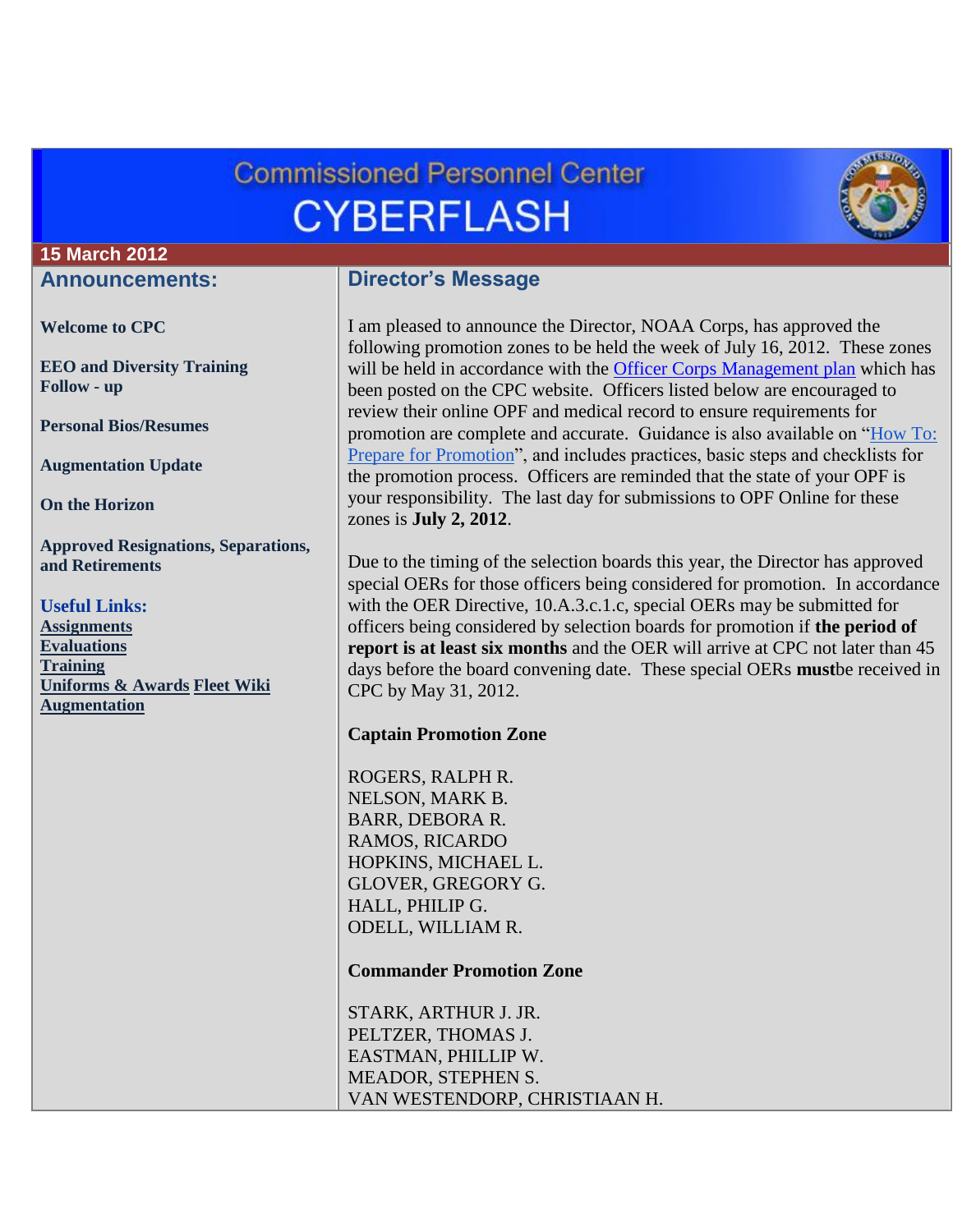| KERNS, CHRISTOPHER M.            |  |  |
|----------------------------------|--|--|
| MURPHY, PATRICK L.               |  |  |
| DAVIDSON, MICHAEL C.             |  |  |
| MANSOUR, JASON R.                |  |  |
| WELTON, BRIANA J.                |  |  |
| HIGGINS, ABIGAIL S.              |  |  |
| POUNDS, BRENT J.                 |  |  |
| <b>GOELLER, AMANDA L.</b>        |  |  |
| BLANKENSHIP, MARK A.             |  |  |
|                                  |  |  |
| <b>Lieutenant Promotion Zone</b> |  |  |
|                                  |  |  |
| MORGAN, NICHOLAS C.              |  |  |
| EVORY, LOREN M.                  |  |  |
| <b>QUINTERO, RUSSELL A.</b>      |  |  |
| HEESCH, JONATHAN R.              |  |  |
| GRIFFIN, MATTHEW C.              |  |  |
| KNIGHTON, FAITH O.               |  |  |
| SINQUEFIELD, TIMOTHY C.          |  |  |
| PETERSEN, JOHN H.                |  |  |
| <b>BLOSS, BENJAMIN S.</b>        |  |  |
| ROSSI, JOHN F.                   |  |  |
| FELKLEY, CHARLENE R.             |  |  |
| ROSE, EMILY M.                   |  |  |
| FORNEY, MATTHEW M.               |  |  |
| NARDI, MATTHEW J.                |  |  |
| REED, ADAM R.                    |  |  |
| HOPPER, ADRIENNE L.              |  |  |
|                                  |  |  |

MILLER, GEORGE M.

**Lieutenant Commander Promotion Zone**

KOTKOWSKI, RACHEL M. WARTICK, RYAN A.

**Lieutenant (junior grade) Promotion Zone**

MILTON, JESSE P. YOUNKIN, ERIC G. ELLIOT, BRIAN E. MANDA, DAMIAN C. NORMAN, LINDSEY L. ELLIS, JUSTIN E. BUESSELER, BART O. ADORNATO, BRIAN J. BROO, SCOTT E.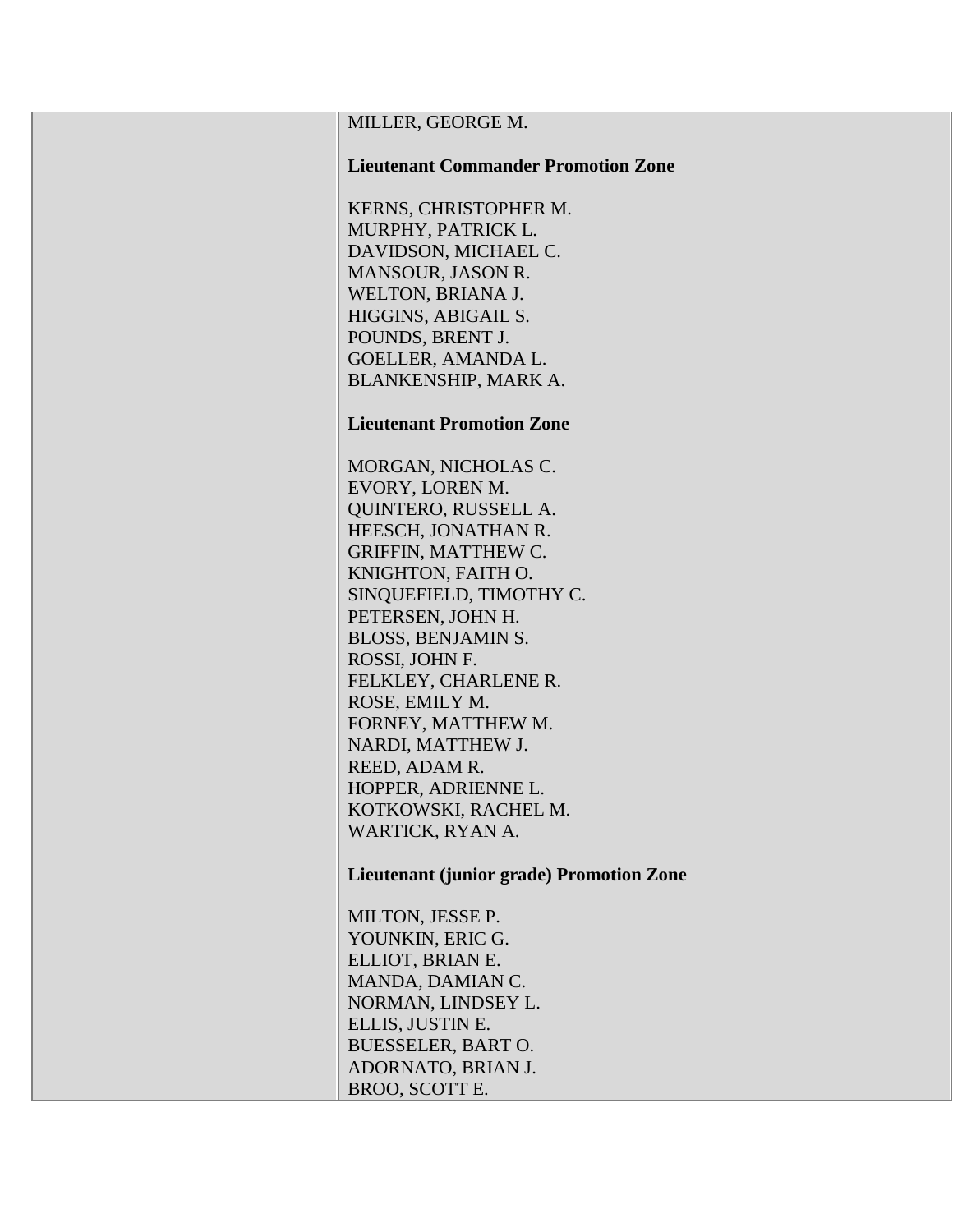KLAVON, PHILIP J. WEGENER, JENNIFER L. DOIG, MICHAEL E. NOBLITT, GAYLORD C.

tonek hande

**CAPT Anne K. Lynch, NOAA Director, Commissioned Personnel Center**

## <span id="page-2-0"></span>**Welcome to CPC**

CPC has recently welcomed a new member to the CPC Staff. Gerald Thomas officially transferred from OMAO's Resource Management Division to CPC as the Management and Program Analyst. Mr. Thomas has been working with CPC on detail for the last year aiding in the betterment of CPC's internal business processes, and will continue to help implement and engage CPC's improved business practices.

## <span id="page-2-1"></span>**EEO Required Training**

As a reminder EEO and Diversity Training is a mandatory bi-annual requirement for all NOAA Corps officers. If you attended EEO training webinar on Tuesday, February 28th, 2012, information has been sent to CPC and will be updated in your OPF Online. For officers who could not attend the webinar there are a couple options:

1) Attend a NOAA EEO and Diversity Training session offered at your location, submit a certificate, or memorandum of attendance to your OPF online.

2) Attend OMAO's next EEO and Diversity Training Webinar that will be scheduled in the near future.

3) Complete the 6.0 credit hours of EEO and diversity training required for promotion to O-4 located on the Commerce Learning Center, NOAA Corps portal.

## <span id="page-2-2"></span>**Personal Biographies/Resumes**

Officers are reminded to ensure their personal biographies/resumes are kept up to date in their OPF. This is particularly important when approaching a promotion zone. The personal biography provides an opportunity for officers to uniquely capture their accomplishments, and to highlight skills and achievements gained throughout their NOAA Corps career. Officers may choose to emphasize the professional qualifications (Performance, Leadership Ability, Management Ability, Professional Development, and Breadth of Experience) that are evaluated as part of the overall officer review process. Because this is an opportunity for officers to exhibit writing skills, a template does not exist. However, officers are encouraged to keep the biographies/resumes under four pages, and to include the most pertinent information presented in a most succinct way; similar to when applying for a job. Officers are also encouraged to request guidance from more senior officers and NOAA Corps supervisors. All biographies/resumes should be submitted to CPC through the OPF addition as a .pdf document. As an FYI, only the most current biography/resume is maintained in an officer's OPF.

## <span id="page-2-3"></span>**Augmentation Update**

The Fleet Augmentation Needs webpage has recently been updated with new information and tools. In order to select your augmentation opportunities and view the new information go to: <http://www.corpscpc.noaa.gov/cpchome/augmentation.html>